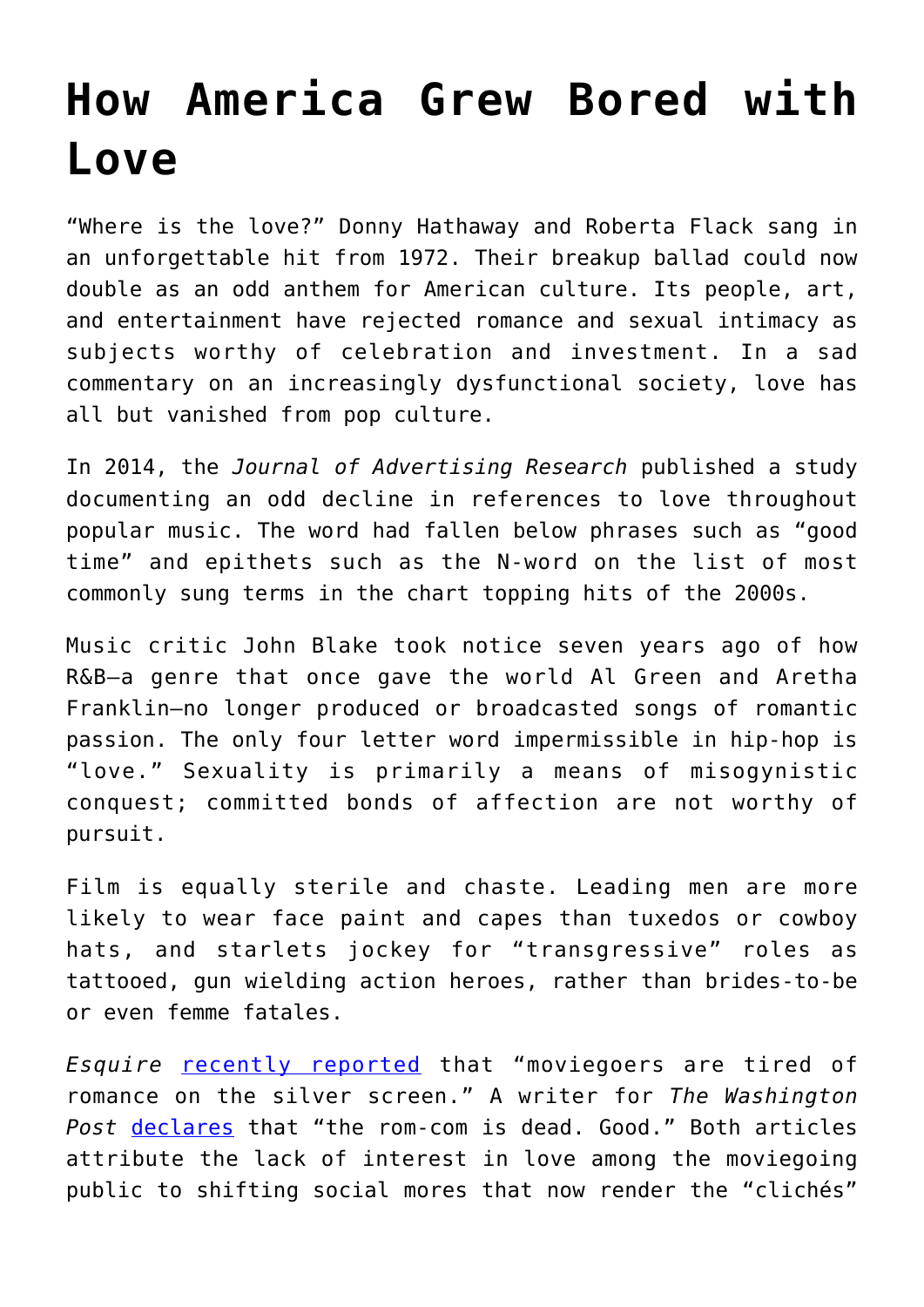of the boy-meets-girl movie "offensive." It has become the stuff of cliché to read "cutting edge" cultural critics deconstruct popular love stories like *Pretty Woman* and *Say Anything*, reimagining them as predatory tales of women surrendering to sexual harassment. Never mind that the largest audiences for these films were always and will likely remain women.

Any heterosexual male attempt at seduction is now, in the words of one writer, a perpetuation of "society's unprogressive cultural expectations regarding gender roles." Even nonsexual expressions of genuine feeling arouse anger. Lindy West, a *New York Times* columnist, summons all of her brilliance to call a British character in the film *Love, Actually*, who learns Portuguese and flies to Portugal to propose to a woman who spent a summer cleaning the house where he was staying, "creepy." The woman accepts the proposal in English, showing that she too took language lessons because she also fell in love with him.

Is it any surprise, then, that in literature, as an essayist for Quillete [recently asserted,](https://quillette.com/2018/11/30/why-men-cant-write-about-sex-anymore/) "men cannot write about sex anymore"?

The *Esquire* report identifies a generational transformation, citing how Millennials are the least likely to listen to love songs or watch love stories on the screen. Indifference to romance explains why young Americans are dating less, having sex less, and delaying marriage longer than any previous generation.

As an instructor at a small university, I am continually shocked by the languid sterility of the contemporary college classroom. Most of the young men and women wear sweat pants and moccasins, rarely speak, and spend more time looking at their phones than each other.

My observations might seem contradictory, but they actually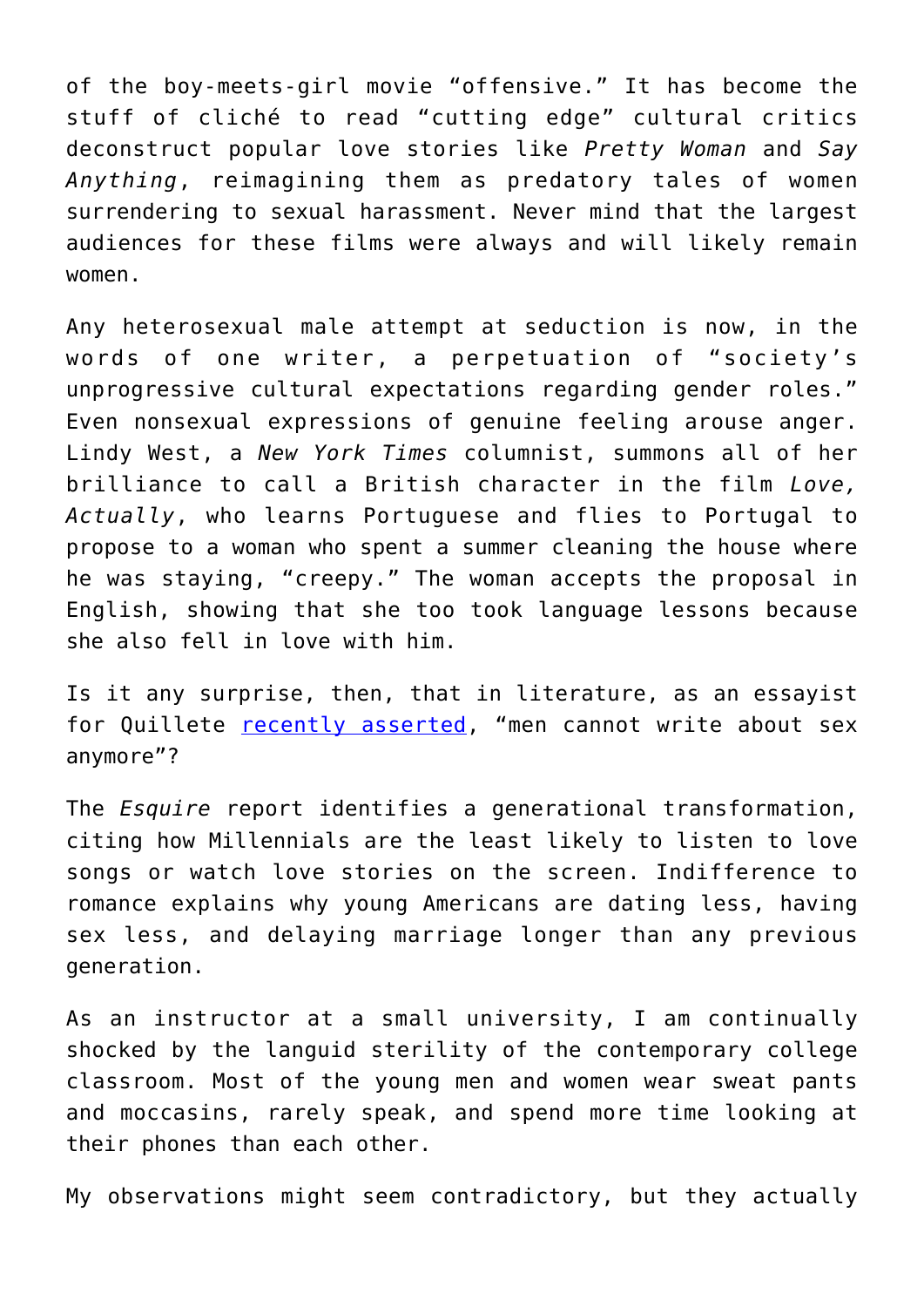complement studies of how college students who are sexually active are increasingly dissatisfied, claiming that they do not enjoy sex because it is the province of an increasingly vulgar and transactional "hookup culture." Rather than a stage in courtship, sex is now something that transpires between two drunken strangers at the end of a long party.

Sociologist Lisa Wade spent five years studying "hookup culture," and her conclusions are as weird as they are disturbing.

"There's a dichotomy between *meaningless* and *meaningful* sex, and students have to go out of their way to 'perform meaninglessness,'" according to [an NPR summary](https://www.npr.org/2017/02/14/514578429/hookup-culture-the-unspoken-rules-of-sex-on-college-campuses) of Wade's findings. "They have to prove that they're not emotionally attached to their sex partners, and in fact that they care *less* than the other person."

An airport kiss between two reunited lovers, or the cries of passion from Marvin Gaye or Etta James, must seem like the unintelligible language of aliens to a generation who, according to Wade, "only have sex with partners they're *not* interested in" because they consider genuine feeling the most obscene offense against their idea of "cool."

Eventually, America may begin to resemble Japan, where one third of young people enter their 30s without any sexual experience.

Psychologists and other theorists blame many things for the American withdrawal from sex and love: the suffocating influence of the smartphone, emotional immaturity and fragility, and fixation on career to the extent that everything else is an irksome distraction. But all of those culprits, while relevant, seem symptomatic of a more radical problem. Perhaps America is a culture ill equipped for love.

Erich Fromm, a Jewish psychologist and philosopher who moved from Germany to New York to escape Nazi persecution, wrote in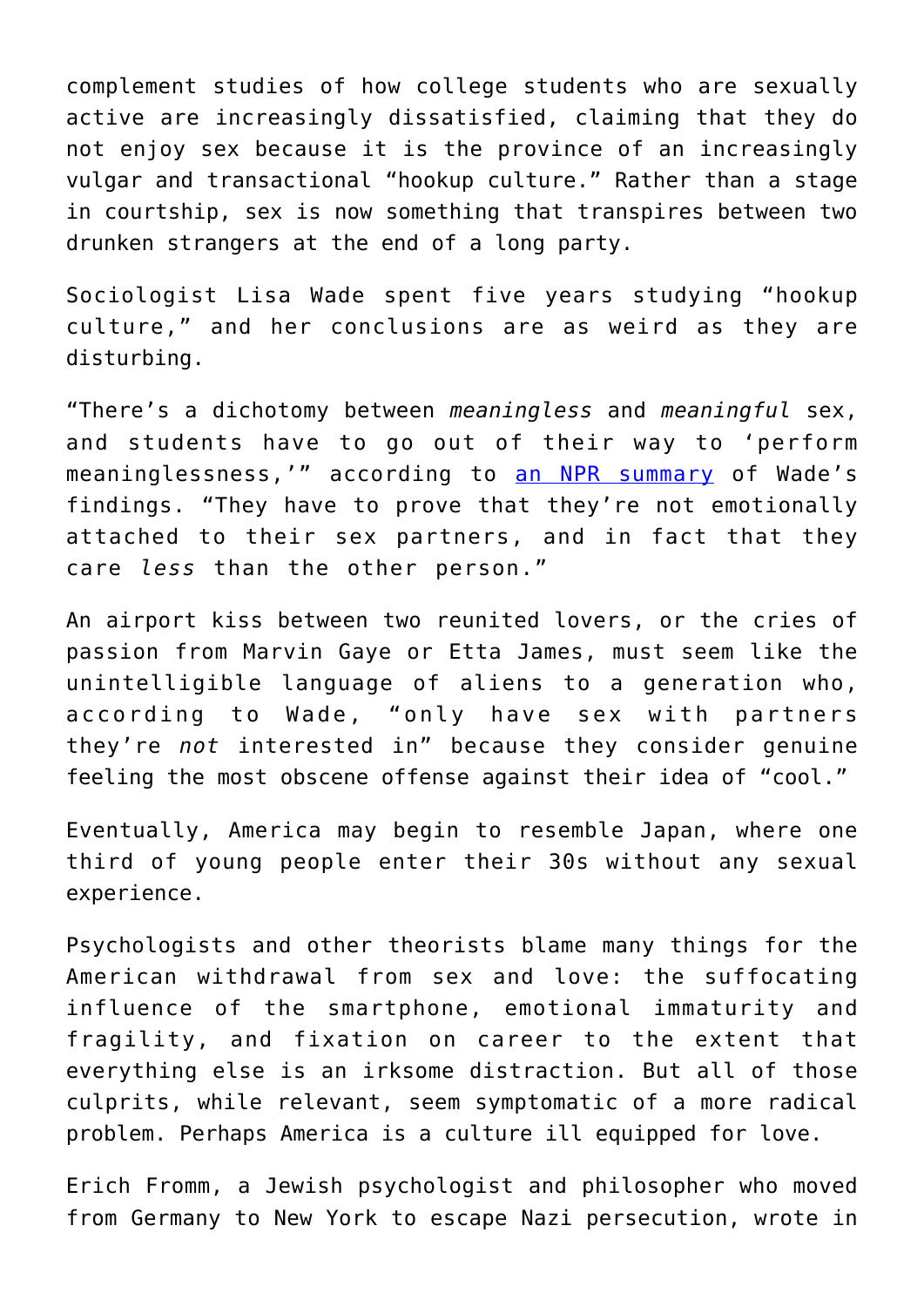his brilliant and forever salient book *The Art of Loving* that love, like any art—engineering, painting, playing an instrument—requires knowledge and effort.

"Our whole culture," Fromm explained, "is based on an appetite for buying." As a result, most people think of love only as an acquisition—how can they be loved—rather than learning how to love another. Falling in love is involuntary, but to protect and preserve a more mature and long-term love, the lover must have the discipline, maturity, and faith to "stand in love."

Writing in 1956, Fromm eerily predicted the "disintegration of love in Western Culture": "If love is the capacity of the mature, productive character, it follows that the capacity to love in an individual living in any given culture depends on the influence this culture has on the character of the average person."

The West, and especially its cultural leader the United States, was becoming an "alienated culture of success" in which "life has no goal except the one to move, no principle except the one of fair exchange, no satisfaction expect the one to consume."

Fromm's four factors essential for the cultivation and maintenance of love—discipline, concentration, patience, and supreme concern—suffer assault in such a culture. Love is also "dependent on the relative absence of narcissism," and therefore "requires the development of humility, objectivity, and reason."

Where exactly in America do children and adolescents witness examples of patience, humility, and the rejection of narcissism? When will they observe a celebration of those qualities, considering that the dominant culture not only denies Fromm's virtues, but reward egoism, selfishness, and crudity of expression and attitude?

Stevie Wonder sang in what is now a terribly unfashionable